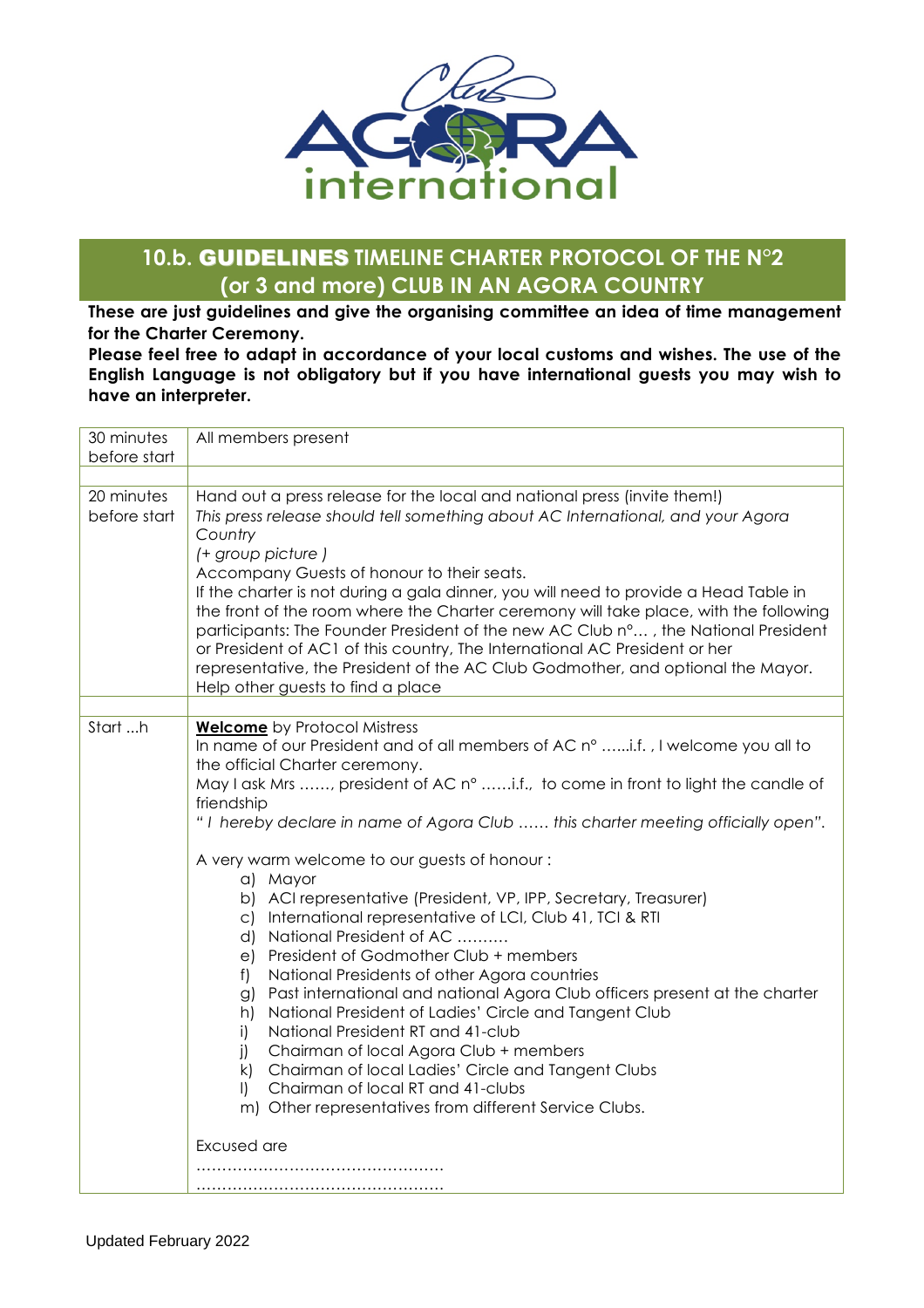| We received greetings and congratulations from:<br>h10'<br><b>Aims and Objects</b><br><b>Protocal Mistress:</b><br>"May I invite you to stand up for the reading of the Aims and Objects of Agora Club<br>by Mrs.  "<br>"The Aims and Objects of Agora Club are<br>$\ldots$ / $\ldots$ .<br>Protocol master: "Thank you "<br>Protocol Mistress: "at this point I would like to announce that the banner exchange<br>will take place at the end of this Charter meeting. The representatives of all clubs<br>present will be called by name.<br>h15'<br>Protocol Mistress: introduction of the Mayor + "May I invite Mr/Mrs  To the stand<br>please"<br><b>Speech by Mayor</b><br>Protocol Mistress: "Thank you " + little present<br>h20'<br>Speech Agora Club International representative<br>Protocol Mistress: introduction of the ACI representative + "May I invite Mrs  To the<br>stand please"<br>Speech by ACI representative<br>Protocol Master: "Thank you " + little present<br>h25'<br>Speech Agora Club National representative or President of AC1<br>Protocol Mistress: introduction of the AC representative + "May I invite Mrs  To<br>the stand please"<br>Speech by AC  representative<br>Protocol Master: "Thank you " + little present<br>h30'<br>Speech representative Godmother club<br>Protocol Mistress: introduction of godmother AC  + invitation to speech<br>Speech Godmother country<br>Protocol Mistress: "Thank you " + little present<br>h35'<br><b>Invitation to the Charter</b><br>Protocol Mistress: "May I now invite Mrs , our President, Mrs. (ACI representative),<br>Mrs  (AC National President) and Mrs.  (representative Godmother Club) to<br>come forward for the solemn moment of the charter" |                                                              |
|-----------------------------------------------------------------------------------------------------------------------------------------------------------------------------------------------------------------------------------------------------------------------------------------------------------------------------------------------------------------------------------------------------------------------------------------------------------------------------------------------------------------------------------------------------------------------------------------------------------------------------------------------------------------------------------------------------------------------------------------------------------------------------------------------------------------------------------------------------------------------------------------------------------------------------------------------------------------------------------------------------------------------------------------------------------------------------------------------------------------------------------------------------------------------------------------------------------------------------------------------------------------------------------------------------------------------------------------------------------------------------------------------------------------------------------------------------------------------------------------------------------------------------------------------------------------------------------------------------------------------------------------------------------------------------------------------------------------------------------------------|--------------------------------------------------------------|
|                                                                                                                                                                                                                                                                                                                                                                                                                                                                                                                                                                                                                                                                                                                                                                                                                                                                                                                                                                                                                                                                                                                                                                                                                                                                                                                                                                                                                                                                                                                                                                                                                                                                                                                                               |                                                              |
|                                                                                                                                                                                                                                                                                                                                                                                                                                                                                                                                                                                                                                                                                                                                                                                                                                                                                                                                                                                                                                                                                                                                                                                                                                                                                                                                                                                                                                                                                                                                                                                                                                                                                                                                               |                                                              |
|                                                                                                                                                                                                                                                                                                                                                                                                                                                                                                                                                                                                                                                                                                                                                                                                                                                                                                                                                                                                                                                                                                                                                                                                                                                                                                                                                                                                                                                                                                                                                                                                                                                                                                                                               |                                                              |
|                                                                                                                                                                                                                                                                                                                                                                                                                                                                                                                                                                                                                                                                                                                                                                                                                                                                                                                                                                                                                                                                                                                                                                                                                                                                                                                                                                                                                                                                                                                                                                                                                                                                                                                                               |                                                              |
|                                                                                                                                                                                                                                                                                                                                                                                                                                                                                                                                                                                                                                                                                                                                                                                                                                                                                                                                                                                                                                                                                                                                                                                                                                                                                                                                                                                                                                                                                                                                                                                                                                                                                                                                               |                                                              |
|                                                                                                                                                                                                                                                                                                                                                                                                                                                                                                                                                                                                                                                                                                                                                                                                                                                                                                                                                                                                                                                                                                                                                                                                                                                                                                                                                                                                                                                                                                                                                                                                                                                                                                                                               |                                                              |
|                                                                                                                                                                                                                                                                                                                                                                                                                                                                                                                                                                                                                                                                                                                                                                                                                                                                                                                                                                                                                                                                                                                                                                                                                                                                                                                                                                                                                                                                                                                                                                                                                                                                                                                                               |                                                              |
|                                                                                                                                                                                                                                                                                                                                                                                                                                                                                                                                                                                                                                                                                                                                                                                                                                                                                                                                                                                                                                                                                                                                                                                                                                                                                                                                                                                                                                                                                                                                                                                                                                                                                                                                               |                                                              |
|                                                                                                                                                                                                                                                                                                                                                                                                                                                                                                                                                                                                                                                                                                                                                                                                                                                                                                                                                                                                                                                                                                                                                                                                                                                                                                                                                                                                                                                                                                                                                                                                                                                                                                                                               |                                                              |
|                                                                                                                                                                                                                                                                                                                                                                                                                                                                                                                                                                                                                                                                                                                                                                                                                                                                                                                                                                                                                                                                                                                                                                                                                                                                                                                                                                                                                                                                                                                                                                                                                                                                                                                                               |                                                              |
|                                                                                                                                                                                                                                                                                                                                                                                                                                                                                                                                                                                                                                                                                                                                                                                                                                                                                                                                                                                                                                                                                                                                                                                                                                                                                                                                                                                                                                                                                                                                                                                                                                                                                                                                               |                                                              |
|                                                                                                                                                                                                                                                                                                                                                                                                                                                                                                                                                                                                                                                                                                                                                                                                                                                                                                                                                                                                                                                                                                                                                                                                                                                                                                                                                                                                                                                                                                                                                                                                                                                                                                                                               |                                                              |
|                                                                                                                                                                                                                                                                                                                                                                                                                                                                                                                                                                                                                                                                                                                                                                                                                                                                                                                                                                                                                                                                                                                                                                                                                                                                                                                                                                                                                                                                                                                                                                                                                                                                                                                                               |                                                              |
|                                                                                                                                                                                                                                                                                                                                                                                                                                                                                                                                                                                                                                                                                                                                                                                                                                                                                                                                                                                                                                                                                                                                                                                                                                                                                                                                                                                                                                                                                                                                                                                                                                                                                                                                               |                                                              |
|                                                                                                                                                                                                                                                                                                                                                                                                                                                                                                                                                                                                                                                                                                                                                                                                                                                                                                                                                                                                                                                                                                                                                                                                                                                                                                                                                                                                                                                                                                                                                                                                                                                                                                                                               |                                                              |
|                                                                                                                                                                                                                                                                                                                                                                                                                                                                                                                                                                                                                                                                                                                                                                                                                                                                                                                                                                                                                                                                                                                                                                                                                                                                                                                                                                                                                                                                                                                                                                                                                                                                                                                                               |                                                              |
|                                                                                                                                                                                                                                                                                                                                                                                                                                                                                                                                                                                                                                                                                                                                                                                                                                                                                                                                                                                                                                                                                                                                                                                                                                                                                                                                                                                                                                                                                                                                                                                                                                                                                                                                               |                                                              |
|                                                                                                                                                                                                                                                                                                                                                                                                                                                                                                                                                                                                                                                                                                                                                                                                                                                                                                                                                                                                                                                                                                                                                                                                                                                                                                                                                                                                                                                                                                                                                                                                                                                                                                                                               |                                                              |
|                                                                                                                                                                                                                                                                                                                                                                                                                                                                                                                                                                                                                                                                                                                                                                                                                                                                                                                                                                                                                                                                                                                                                                                                                                                                                                                                                                                                                                                                                                                                                                                                                                                                                                                                               |                                                              |
|                                                                                                                                                                                                                                                                                                                                                                                                                                                                                                                                                                                                                                                                                                                                                                                                                                                                                                                                                                                                                                                                                                                                                                                                                                                                                                                                                                                                                                                                                                                                                                                                                                                                                                                                               |                                                              |
|                                                                                                                                                                                                                                                                                                                                                                                                                                                                                                                                                                                                                                                                                                                                                                                                                                                                                                                                                                                                                                                                                                                                                                                                                                                                                                                                                                                                                                                                                                                                                                                                                                                                                                                                               |                                                              |
|                                                                                                                                                                                                                                                                                                                                                                                                                                                                                                                                                                                                                                                                                                                                                                                                                                                                                                                                                                                                                                                                                                                                                                                                                                                                                                                                                                                                                                                                                                                                                                                                                                                                                                                                               |                                                              |
|                                                                                                                                                                                                                                                                                                                                                                                                                                                                                                                                                                                                                                                                                                                                                                                                                                                                                                                                                                                                                                                                                                                                                                                                                                                                                                                                                                                                                                                                                                                                                                                                                                                                                                                                               |                                                              |
|                                                                                                                                                                                                                                                                                                                                                                                                                                                                                                                                                                                                                                                                                                                                                                                                                                                                                                                                                                                                                                                                                                                                                                                                                                                                                                                                                                                                                                                                                                                                                                                                                                                                                                                                               |                                                              |
|                                                                                                                                                                                                                                                                                                                                                                                                                                                                                                                                                                                                                                                                                                                                                                                                                                                                                                                                                                                                                                                                                                                                                                                                                                                                                                                                                                                                                                                                                                                                                                                                                                                                                                                                               |                                                              |
|                                                                                                                                                                                                                                                                                                                                                                                                                                                                                                                                                                                                                                                                                                                                                                                                                                                                                                                                                                                                                                                                                                                                                                                                                                                                                                                                                                                                                                                                                                                                                                                                                                                                                                                                               |                                                              |
|                                                                                                                                                                                                                                                                                                                                                                                                                                                                                                                                                                                                                                                                                                                                                                                                                                                                                                                                                                                                                                                                                                                                                                                                                                                                                                                                                                                                                                                                                                                                                                                                                                                                                                                                               |                                                              |
|                                                                                                                                                                                                                                                                                                                                                                                                                                                                                                                                                                                                                                                                                                                                                                                                                                                                                                                                                                                                                                                                                                                                                                                                                                                                                                                                                                                                                                                                                                                                                                                                                                                                                                                                               |                                                              |
|                                                                                                                                                                                                                                                                                                                                                                                                                                                                                                                                                                                                                                                                                                                                                                                                                                                                                                                                                                                                                                                                                                                                                                                                                                                                                                                                                                                                                                                                                                                                                                                                                                                                                                                                               |                                                              |
|                                                                                                                                                                                                                                                                                                                                                                                                                                                                                                                                                                                                                                                                                                                                                                                                                                                                                                                                                                                                                                                                                                                                                                                                                                                                                                                                                                                                                                                                                                                                                                                                                                                                                                                                               |                                                              |
|                                                                                                                                                                                                                                                                                                                                                                                                                                                                                                                                                                                                                                                                                                                                                                                                                                                                                                                                                                                                                                                                                                                                                                                                                                                                                                                                                                                                                                                                                                                                                                                                                                                                                                                                               |                                                              |
|                                                                                                                                                                                                                                                                                                                                                                                                                                                                                                                                                                                                                                                                                                                                                                                                                                                                                                                                                                                                                                                                                                                                                                                                                                                                                                                                                                                                                                                                                                                                                                                                                                                                                                                                               |                                                              |
|                                                                                                                                                                                                                                                                                                                                                                                                                                                                                                                                                                                                                                                                                                                                                                                                                                                                                                                                                                                                                                                                                                                                                                                                                                                                                                                                                                                                                                                                                                                                                                                                                                                                                                                                               |                                                              |
|                                                                                                                                                                                                                                                                                                                                                                                                                                                                                                                                                                                                                                                                                                                                                                                                                                                                                                                                                                                                                                                                                                                                                                                                                                                                                                                                                                                                                                                                                                                                                                                                                                                                                                                                               |                                                              |
|                                                                                                                                                                                                                                                                                                                                                                                                                                                                                                                                                                                                                                                                                                                                                                                                                                                                                                                                                                                                                                                                                                                                                                                                                                                                                                                                                                                                                                                                                                                                                                                                                                                                                                                                               |                                                              |
|                                                                                                                                                                                                                                                                                                                                                                                                                                                                                                                                                                                                                                                                                                                                                                                                                                                                                                                                                                                                                                                                                                                                                                                                                                                                                                                                                                                                                                                                                                                                                                                                                                                                                                                                               |                                                              |
|                                                                                                                                                                                                                                                                                                                                                                                                                                                                                                                                                                                                                                                                                                                                                                                                                                                                                                                                                                                                                                                                                                                                                                                                                                                                                                                                                                                                                                                                                                                                                                                                                                                                                                                                               |                                                              |
|                                                                                                                                                                                                                                                                                                                                                                                                                                                                                                                                                                                                                                                                                                                                                                                                                                                                                                                                                                                                                                                                                                                                                                                                                                                                                                                                                                                                                                                                                                                                                                                                                                                                                                                                               |                                                              |
|                                                                                                                                                                                                                                                                                                                                                                                                                                                                                                                                                                                                                                                                                                                                                                                                                                                                                                                                                                                                                                                                                                                                                                                                                                                                                                                                                                                                                                                                                                                                                                                                                                                                                                                                               |                                                              |
|                                                                                                                                                                                                                                                                                                                                                                                                                                                                                                                                                                                                                                                                                                                                                                                                                                                                                                                                                                                                                                                                                                                                                                                                                                                                                                                                                                                                                                                                                                                                                                                                                                                                                                                                               |                                                              |
|                                                                                                                                                                                                                                                                                                                                                                                                                                                                                                                                                                                                                                                                                                                                                                                                                                                                                                                                                                                                                                                                                                                                                                                                                                                                                                                                                                                                                                                                                                                                                                                                                                                                                                                                               |                                                              |
|                                                                                                                                                                                                                                                                                                                                                                                                                                                                                                                                                                                                                                                                                                                                                                                                                                                                                                                                                                                                                                                                                                                                                                                                                                                                                                                                                                                                                                                                                                                                                                                                                                                                                                                                               |                                                              |
|                                                                                                                                                                                                                                                                                                                                                                                                                                                                                                                                                                                                                                                                                                                                                                                                                                                                                                                                                                                                                                                                                                                                                                                                                                                                                                                                                                                                                                                                                                                                                                                                                                                                                                                                               |                                                              |
|                                                                                                                                                                                                                                                                                                                                                                                                                                                                                                                                                                                                                                                                                                                                                                                                                                                                                                                                                                                                                                                                                                                                                                                                                                                                                                                                                                                                                                                                                                                                                                                                                                                                                                                                               |                                                              |
|                                                                                                                                                                                                                                                                                                                                                                                                                                                                                                                                                                                                                                                                                                                                                                                                                                                                                                                                                                                                                                                                                                                                                                                                                                                                                                                                                                                                                                                                                                                                                                                                                                                                                                                                               |                                                              |
|                                                                                                                                                                                                                                                                                                                                                                                                                                                                                                                                                                                                                                                                                                                                                                                                                                                                                                                                                                                                                                                                                                                                                                                                                                                                                                                                                                                                                                                                                                                                                                                                                                                                                                                                               |                                                              |
|                                                                                                                                                                                                                                                                                                                                                                                                                                                                                                                                                                                                                                                                                                                                                                                                                                                                                                                                                                                                                                                                                                                                                                                                                                                                                                                                                                                                                                                                                                                                                                                                                                                                                                                                               |                                                              |
|                                                                                                                                                                                                                                                                                                                                                                                                                                                                                                                                                                                                                                                                                                                                                                                                                                                                                                                                                                                                                                                                                                                                                                                                                                                                                                                                                                                                                                                                                                                                                                                                                                                                                                                                               |                                                              |
|                                                                                                                                                                                                                                                                                                                                                                                                                                                                                                                                                                                                                                                                                                                                                                                                                                                                                                                                                                                                                                                                                                                                                                                                                                                                                                                                                                                                                                                                                                                                                                                                                                                                                                                                               |                                                              |
|                                                                                                                                                                                                                                                                                                                                                                                                                                                                                                                                                                                                                                                                                                                                                                                                                                                                                                                                                                                                                                                                                                                                                                                                                                                                                                                                                                                                                                                                                                                                                                                                                                                                                                                                               |                                                              |
|                                                                                                                                                                                                                                                                                                                                                                                                                                                                                                                                                                                                                                                                                                                                                                                                                                                                                                                                                                                                                                                                                                                                                                                                                                                                                                                                                                                                                                                                                                                                                                                                                                                                                                                                               |                                                              |
|                                                                                                                                                                                                                                                                                                                                                                                                                                                                                                                                                                                                                                                                                                                                                                                                                                                                                                                                                                                                                                                                                                                                                                                                                                                                                                                                                                                                                                                                                                                                                                                                                                                                                                                                               |                                                              |
|                                                                                                                                                                                                                                                                                                                                                                                                                                                                                                                                                                                                                                                                                                                                                                                                                                                                                                                                                                                                                                                                                                                                                                                                                                                                                                                                                                                                                                                                                                                                                                                                                                                                                                                                               |                                                              |
|                                                                                                                                                                                                                                                                                                                                                                                                                                                                                                                                                                                                                                                                                                                                                                                                                                                                                                                                                                                                                                                                                                                                                                                                                                                                                                                                                                                                                                                                                                                                                                                                                                                                                                                                               | reading and presentation of the Charter certificate together |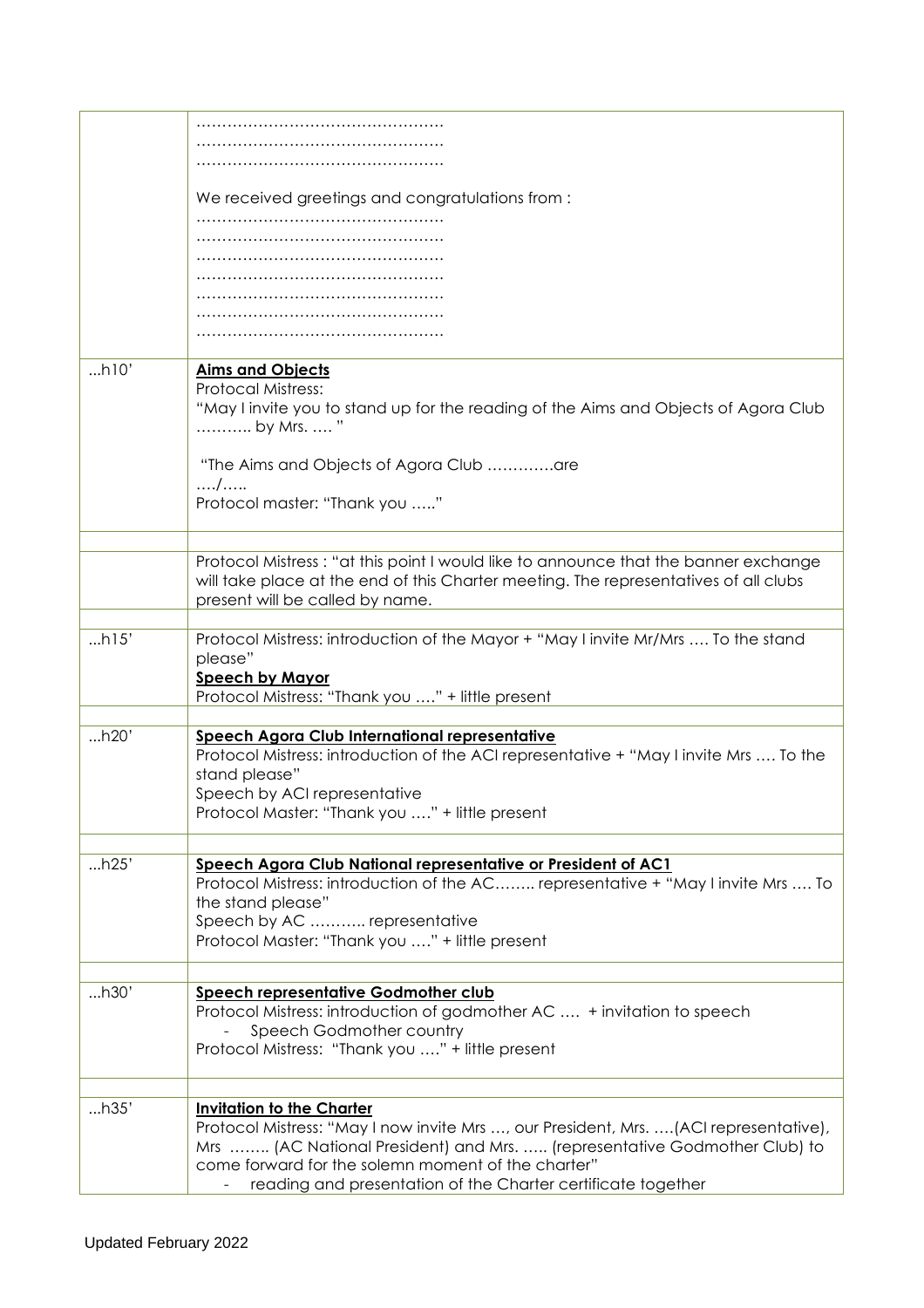|        | All sign the charter certificate<br>Representative Godmother Club presents the chain of office with the AC<br>National pin to the President of the N° Club + National banner<br>Protocol Mistress: "We are very proud and honoured to have officially become a<br>member of Agora club  We will carry our name "AGORA CLUB N° "<br>with pride and dignity.                                                                                                                                                                        |
|--------|-----------------------------------------------------------------------------------------------------------------------------------------------------------------------------------------------------------------------------------------------------------------------------------------------------------------------------------------------------------------------------------------------------------------------------------------------------------------------------------------------------------------------------------|
|        | May we have your applause please "                                                                                                                                                                                                                                                                                                                                                                                                                                                                                                |
| h45'   | Speech new President AC N°<br>Protocol Mistress: Introduction of President N°1 Club Mrs + invitation to speech<br>President N°1 Club: Speech<br>Protocol Mistress: "Thank you " + flowers or a present                                                                                                                                                                                                                                                                                                                            |
| h50'   | Introduction Members AC N°<br>President: "may I now please call all Agora Club N°  members in front"<br>When all members are in front, they will be introduced (name, function) by the<br>president with the help of her secretary (help with the pins).                                                                                                                                                                                                                                                                          |
| .1h05' | The members will take a step forward when their name is called. The President<br>prepares some nice words or/and a pps to present to each member of her AC Club<br>Induction of the Members + national pin + banner<br>After this, the President calls her board with her and gives them their jewels (not<br>obligatory) with the ACI and national pin already pinned on.<br>It is a good idea to play some music during this (quite long) moment<br>Group Picture to be taken when all members received their pin<br>*Applause* |
| 1h30'  | <b>Congratulations + Banner Exchange</b><br>- Congratulations by ACI President or representative<br>- Speeches by other International Representatives of LCI, 41 Club, TCI, RTI<br>- Congratulations by AC National President of chartering country<br>- Speeches by other National President of AC Countries + Godmother country<br>- Speeches by National President or representatives of LC, 41 Club, TC, RT<br>Thank you + little present + Banner of the new AC Club if they have one                                        |
| 1h45'  | <b>Other congratulations + Banner Exchange</b><br>Invite every representative with name + function + club to the front for the banner<br>exchange. Do not forget to offer a little present to every speaker<br>-From other dignitaries and AC members from other Countries present if they wish<br>-From LC and TC<br>-From 41 Club and RT<br>-From Other Service clubs                                                                                                                                                           |
| 2 h00' | <b>AC Country's National Anthem (optional)</b><br>Protocol Mistress:"Please rise for the National Anthem"                                                                                                                                                                                                                                                                                                                                                                                                                         |
| 2 h10' | <b>Thank You word</b><br>President could ask some thank you words<br>Protocol Mistress: Thank you word + toast to AC                                                                                                                                                                                                                                                                                                                                                                                                              |
|        | As the guests leave the venue, 2 or 3 ladies should be present at a desk at the exit,<br>and invite the guests to sign their "Golden Charter Book". This book can also be at<br>the Gala evening.                                                                                                                                                                                                                                                                                                                                 |
|        | Drink offered by the new club (or offered by the town – speak to the Mayor about                                                                                                                                                                                                                                                                                                                                                                                                                                                  |